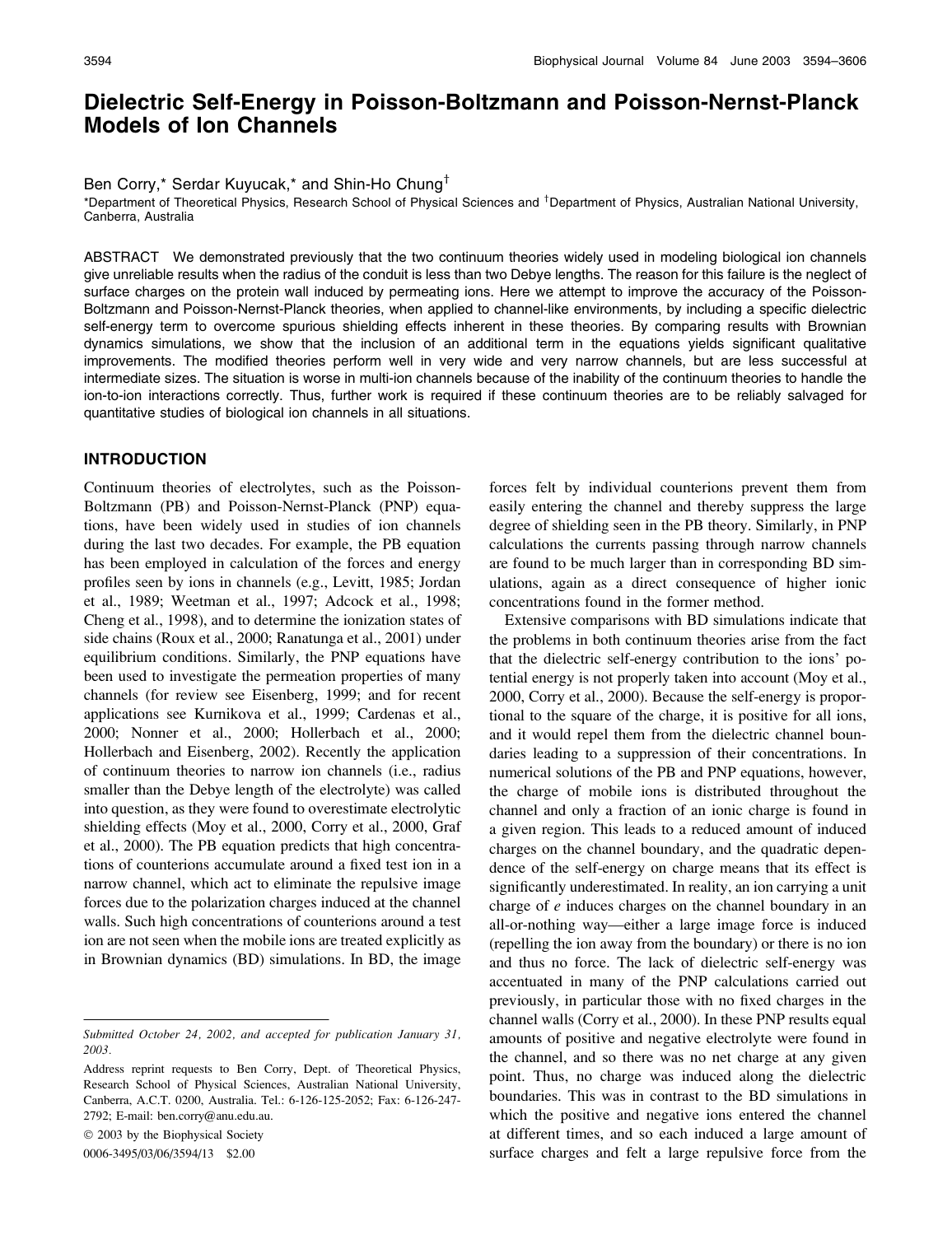channel boundaries. As shown by Corry et al., 2000, the failure to treat induced charges correctly in standard PNP models leads to currents much larger than those observed in BD.

Mean field theories of electrolytes have been commonly used to determine charge transport in semiconductors (Haensch, 1991; Assad et al., 1998) as well as to describe the electric field around globular proteins (Davis and McCammon, 1990; Sharp and Honig, 1990). Thus it may be surprising that the lack of dielectric self-energy has only been noted as a problem relatively recently. However, generally the dimensions of these systems are much greater than the Debye length. In such cases the effects of image forces can be shielded out by the surrounding electrolyte. Image forces are also more significant inside channels where the ion is surrounded by dielectric boundaries rather than facing them on just one side (Kuyucak et al., 2001). Thus, there has been little need to deal with the interaction with dielectric boundaries more carefully in semiconductors or around globular proteins as is required in ion channels.

Given the computational simplicity of the continuum theories compared to simulation approaches and their widespread use, it would be desirable to find a solution to the problem of dielectric self-energy highlighted above. A possible approach is to include an explicit self-energy term in the formalism that would mimic the effect of the induced surface charges on ions entering the channel. Such a term would prevent the buildup of large counterion concentrations around a test ion and may eradicate the spurious shielding effects seen in the continuum models. This approach to correct the continuum theories is being pursued elsewhere (Schuss et al., 2001; Mamonov et al., 2002; Coalson et al., 2002), but no explicit tests of its performance have been published. Here we examine the consequences of including a dielectric self-energy term in the PB and PNP formalisms. The forces calculated using the modified Poisson-Boltzmann and the currents found from the modified Poisson-Nernst-Planck equations are again compared with Brownian dynamics simulations to assess whether the suggested modification improves the performance of the continuum approaches in ion channels.

Another potential problem in applications of the continuum theories to ion channels is the spurious self-energy that arises from continuous distribution of an ion's charge. Distributing an ionic charge across a region leads to interactions of the charge with itself that are not present when the charge is localized at a single point. In single-ion channels, this is a relatively minor problem compared to that of dielectric self-energy, and perhaps because of this, it has not been considered in earlier literature. The significance of this effect, however, grows rapidly with the number of ions resident in a channel. Therefore, to understand and interpret the results obtained in multi-ion channels we will also discuss this spurious self-energy contribution in continuum theories in some detail.

# METHODS

#### Modified PB equation

In Poisson-Boltzmann theory, the mobile ions are treated as a continuous charge density distributed according to the Boltzmann factor

$$
n_{\nu}(\mathbf{r}) = n_{0\nu} \exp(-U_{\nu}/kT), \quad U_{\nu} = z_{\nu} e \phi(\mathbf{r}). \tag{1}
$$

Here  $n_{0\nu}$  is a background (or reference) density of ions of species  $\nu$ ,  $U_{\nu}$  is the electrostatic potential energy of an ion with charge  $z_{\nu}e$ , and  $\phi(\mathbf{r})$  is the average potential at the position r determined from the solution of Poisson's equation

$$
\varepsilon_0 \nabla \cdot [\varepsilon(\mathbf{r}) \nabla \phi(\mathbf{r})] = -\sum_{\nu} z_{\nu} e n_{\nu} - \rho_{\text{ex}}, \tag{2}
$$

where  $\rho_{\rm ex}$  represents all the other external charge sources in the system such as fixed charges in the protein. The PB equation follows upon substituting the density from Eq. 1 into Eq. 2.

A crucial assumption of PB theory is that at a given point, the same average potential acts on all ions regardless of their valence, and hence the potential energy of anions and cations have opposite signs. This is a reasonable assumption to make in a homogeneous system but it cannot be justified in an inhomogeneous one with dielectric boundaries. Near a waterprotein interface, a mobile ion with charge  $z<sub>v</sub>e$  induces polarization charges of the same sign on the boundary. These charges, in turn, generate a reaction potential  $\phi_R$  that acts to repel the ion from the boundary. The potential energy due to this reaction field, called the dielectric self-energy, is given by

$$
U_{\nu R} = \frac{1}{2} z_{\nu} e \phi_{R}(\mathbf{r}).
$$
 (3)

Since  $\phi_R$  is itself proportional to  $z_\nu e$ ,  $U_{\nu R}$  depends on the square of the ionic charge, and hence it is always positive regardless of the valence of ions. Thus the dielectric self-energy contribution to the total potential energy of an ion is the same for cations and anions, which is incompatible with the assumption in Eq. 1. The upshot is that the PB equation cannot lead to a suppression of ionic densities near a dielectric boundary because it fails to take into account the dielectric self-energy contribution. A similar problem occurs in the Gouy-Chapman solutions of the PB equation where counterions build up at a charged electrode. In that case, this unphysical behavior is avoided by introducing a Stern or Helmholtz layer that excludes ions from the immediate neighborhood of the boundary. While the presence of this layer is motivated by the finite size of ions or the effect of the solvent layer, in practice its thickness is used as a free parameter to fit the experimental data. In any case, the physics of repulsive self-energy is very different and cannot be modeled by such a simple exclusion zone for ions.

The above discussion about the lack of dielectric self-energy in the PB equation also suggests an apparently simple remedy: modify the Boltzmann factor in Eq. 1 by adding a dielectric self-energy term to the potential energy

$$
n_{\nu}(\mathbf{r}) = n_{0\nu} \exp[-(U_{\nu} + U_{\nu R})/kT], \tag{4}
$$

so that the modified PB equation in a 1:1 electrolyte becomes

$$
\varepsilon_0 \nabla \times [\varepsilon(\mathbf{r}) \nabla \phi(\mathbf{r})] = 2e n_0 \sinh[e \phi(\mathbf{r})/kT] \exp[-U_R/kT] - \rho_{\text{ex}}.
$$
\n(5)

As an ion approaches a dielectric boundary,  $U_R$  grows rapidly, and the exponential factor in Eq. 5 provides a natural mechanism to suppress the ion densities. The difficulty in this scheme, of course, lies in the calculation of  $U_R$  in a many-body system in a self-consistent manner. For a single ion, the self-energy is well-defined—one just needs to solve Poisson's equation for the single ion and substitute the computed reaction potential in Eq. 3. In a dilute electrolyte solution, where the effect of the reaction field created on one ion by another can be neglected, this simple recipe should be quite adequate for the self-energy correction. However, at higher concentrations,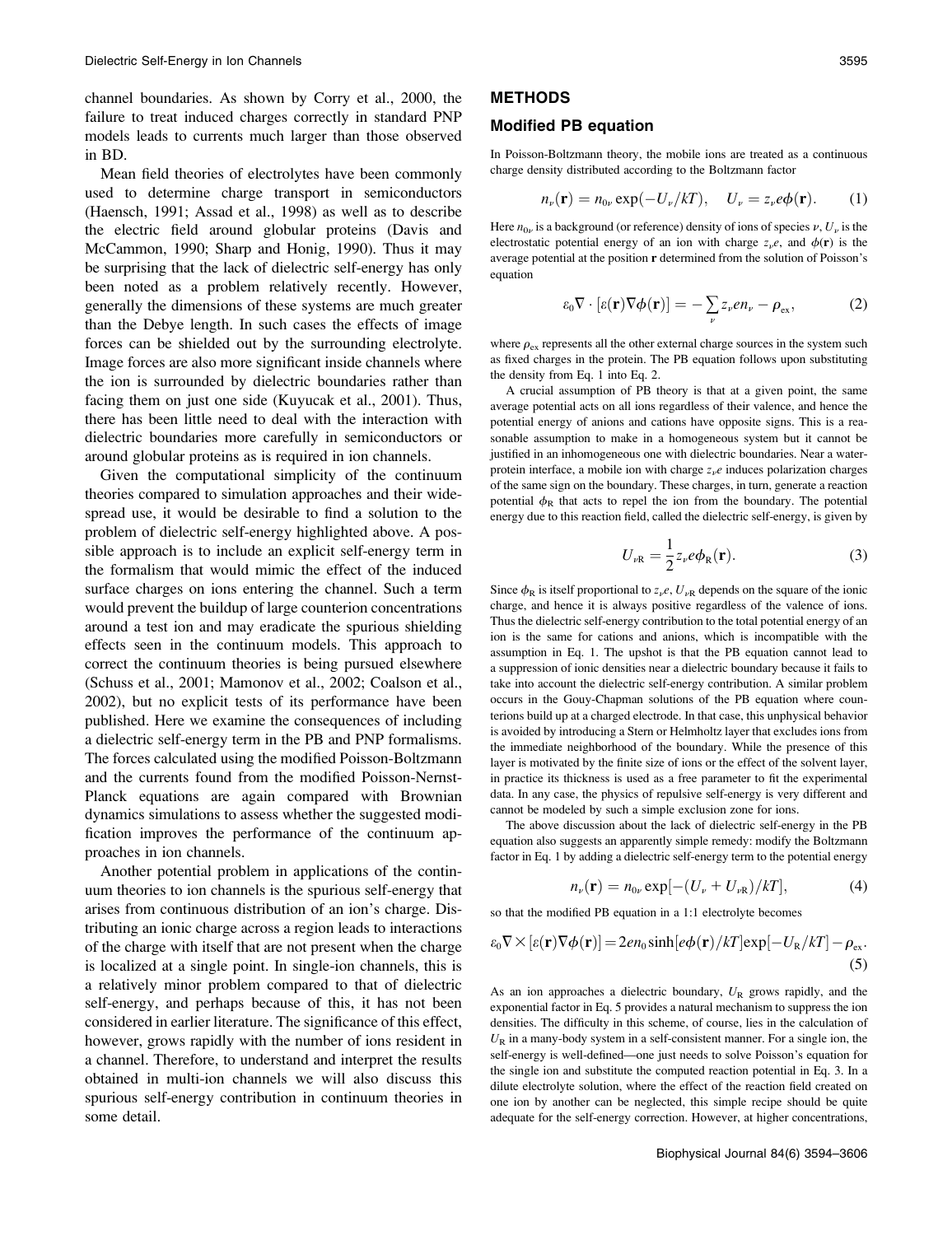the approximation of the reaction potential with that of a single ion becomes problematic. Ion-to-ion correlations can be included into continuum electrolyte theories, such as has been done to describe the formation and behavior of highly charged 'macro-ions' and DNA molecules (e.g., Grosberg et al., 2002; Gelbart et al., 2000). In most cases these studies do not include the effect one ion has on another due to the reaction potential created at a dielectric interface as the calculations are carried out in a region of uniform dielectric constant, although some include dielectric boundaries with simple geometries (Nguyen et al., 2000). In continuum theories, incorporating the effect that the reaction field that is created by one ion has on another with more complicated geometries is a difficult problem. Thus, it is of interest to see whether the inclusion of the self-energy correction at the single-ion level (i.e., only the influence the reaction field created by an ion has on itself) improves the accuracy of the PB solutions sufficiently so that they can be used in ion channels with some confidence. For this purpose, we compare the results of the modified PB equation with those obtained from BD simulations.

The modified PB equation is solved using a finite difference method as described previously for the standard PB equation (Moy et al., 2000). The values of dielectric self-energy are calculated by solving Poisson's equation using the same technique, but with all the electrolyte concentrations set to zero. A unit charge is placed at each of the grid points used in the finite difference computation and the calculated values of  $U_R$  are stored on the computer in a table. Entries from this table are utilized during the solution of the modified PB equation (Eq. 5).

#### Modified PNP equations

The conduction of ions in an electrolyte solution is described by the Nernst-Planck equation

$$
\mathbf{J}_{\nu} = -D_{\nu} \Big( \nabla n_{\nu} + \frac{z_{\nu} e n_{\nu}}{kT} \nabla \phi \Big), \tag{6}
$$

where  $D_{\nu}$  is the diffusion coefficient of the ions of species  $\nu$ . When Eq. 6 is combined with Poisson's equation (Eq. 2), one obtains the PNP equations, which provide a consistent framework for the description of ion transport in homogenous systems. As in the case of the PB theory, the presence of dielectric boundaries creates problems for the application of PNP to narrow channels because the dielectric self-energy of ions is not properly taken into account.

The PNP equations can be modified in a similar manner to the PB equation by including a specific dielectric self-energy term in the potential energy of an ion:

$$
\mathbf{J}_{\nu} = -D_{\nu} \Big( \nabla n_{\nu} + \frac{z_{\nu} e n_{\nu}}{kT} \nabla (\phi + \phi_{\text{R}}/2) \Big). \tag{7}
$$

The analogy between Eq. 7 and the modified PB equation can be seen most clearly when the current vanishes. Then Eq. 7 can be easily integrated yielding the modified Boltzmann factor given in Eq. 4. Here we solve Eq. 7 simultaneously with Eq. 2 using a finite difference procedure as described previously for the PNP equations (Corry et al., 2000). The values of dielectric self-energy are implemented in this process using a table as in the solution of the modified PB equation.

#### Self-energy in continuum theories

In continuum electrostatics, self-energy refers to the intrinsic potential energy of a charge (or charge distribution) with itself. This is different from the dielectric self-energy discussed above, which arises from the interaction of a charge with a dielectric boundary. Because an ion's self-energy is constant and has no effect on the results, it is routinely ignored in electrostatic calculations involving discrete charges, and only the Coulomb interactions among the charges are considered. In continuum theories, however, charges are distributed continuously and it is not possible to isolate the self-energy from the Coulomb interaction. Thus when Poisson's equation is solved in the PB and PNP theories, the calculated potential energy of ions necessarily contains a spurious self-energy contribution. This is not a concern in typical applications of continuum theories, which involve a large number of ions  $(N \gg 1)$  in a nearly neutral electrolyte solution. First, the self-energy is proportional to  $N$  whereas Coulomb interaction scales as  $N^2$ , so its relative contribution would be negligible for large N. Secondly, near electroneutrality in a large system means that the self-energy due to any excess charge has to be small. To give an example, when a charge  $q$  is uniformly spread in a water-filled sphere of radius  $R$ , the self-energy associated with this distribution is given by

$$
U_{\rm s} = \frac{1}{4\pi\epsilon_0\epsilon_{\rm w}}\frac{3q^2}{5R}.\tag{8}
$$

For a unit charge with a dielectric constant of  $\varepsilon_w = 80$ , this yields  $U_s =$ 4.2 / R kT where R is in Å. Thus, in a large system (e.g.,  $R > 100 \text{ Å}$ ), selfenergy due to an excess ionic charge is completely negligible.

Ion channels do not satisfy either condition. They contain a rather small volume of electrolyte which is far from being electroneutral—at least for the majority of channels that are either cation- or anion-selective. Because the PB and PNP equations strive to maintain electroneutrality, this was not an apparent problem in earlier applications of the continuum theories to ion channels. The introduction of a dielectric self-energy term, however, leads to a suppression of the counterions in the channel and thereby exposes the problem of self-energy more conspicuously. To appreciate the magnitude of this effect, we show in Fig. 1 its influence in the simple case of electrolyte contained within a sphere. In Fig. 1 A, a single ionic charge is confined inside a 4 Å radius sphere with  $\varepsilon = 80$  everywhere so that there are no dielectric boundaries. A single ion should, thus, move freely within the sphere occupying all space evenly. In contrast, the average concentration found using the (standard) PB equation (Fig. 1 A) exhibits a central depression, which is simply caused by the Coulomb repulsion among the charges distributed at all grid points. The potential energy of this charge distribution is  $\sim$ 1 kT. This self-energy is, of course, entirely spurious because the potential energy of an isolated ion is zero.

When the number of ions in the system is increased, the magnitude of the error increases before it starts to decrease at the large N limit. This is illustrated in Fig. 1 B, where the potential energy of the system is plotted as a function of the number of monovalent ions in the sphere. The solid line shows the potential energy obtained from the solution of the PB equation at room temperature ( $T = 298$  K). As the charge in the sphere is increased, the potential energy is seen to increase roughly proportional to the charge squared. Thus, for two ions it is  $\sim$  4 kT, and for three ions, 9 kT. The dash-dot line in the figure shows the minimum electrostatic energy of the system that would be obtained at  $T = 0$  K when all the charges collapse to the boundary. Because the two curves are quite similar, we simply present the minimum electrostatic potential energy for the corresponding discrete charge configurations (dashed line in Fig. 1 B). The discrepancy between the continuum and discrete representations of the potential energy is seen to grow with increasing number of ions. For two ions, the contribution of the spurious self-energy to the total potential energy is  $\sim$  3 kT which we expect to have a sizable impact on the results of the continuum theories. The error introduced by spurious self-energy would obviously be much greater when dealing with divalent ions.

While channels are cylindrical and do not absolutely confine ions, we expect the order-of-magnitude estimates presented above will have a bearing on the results of the modified PB and PNP equations, particularly in ion channels occupied by more than one ion. Whenever there is a net charge buildup inside the channel, the repulsion arising from the spurious selfenergy will tend to push the electrolyte out of the channel, leading to a lowering of the concentration inside. This additional repulsion mechanism is required to understand some of the results presented below, especially in the case of multi-ion channels.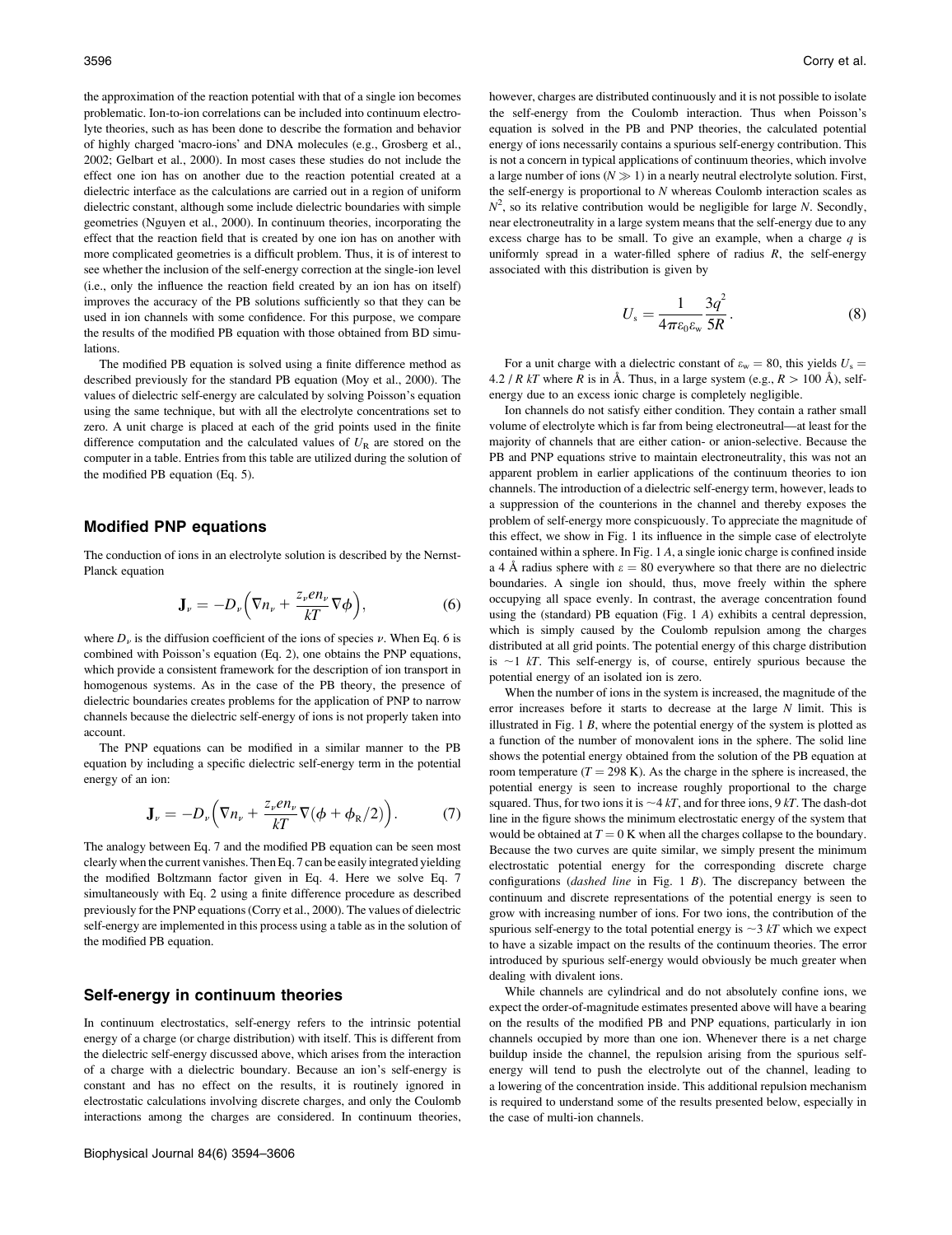

FIGURE 1 Spurious self-energy contribution to the total potential energy when the ionic charges are distributed continuously. In both cases the charge is contained inside a 4-Å radius sphere and  $\varepsilon = 80$  is used everywhere. (A) The concentration found using the standard PB equation is plotted against the radial position when there is a net charge of  $e$  in the sphere. (B) The energy of the system as the charge in the sphere is increased. Results are shown as found from the PB equation at 298 K (solid line), 0 K (dash-dot *line*), and as calculated with discrete ions at  $0 K$  (*dashed line*).

### Brownian dynamics

Brownian dynamics simulations are carried out to compare results for the force on ions in the channel and the current across the channel with those found in the modified PB and PNP equations. BD provides a useful comparison as the mobile ions in the electrolyte are treated explicitly, whereas the dielectric boundaries are handled using continuum electrostatics in a similar manner to the continuum approach. Thus differences between BD and continuum theory results arise directly from using discrete ions rather than a continuous charge distribution.

The use of Brownian dynamics in ion channel simulations has been described previously in our previous articles (Chung et al., 1999; Moy et al., 2000; Corry et al., 2000, 2002; Kuyucak et al., 2001), and indeed some of the same data are utilized here as in those earlier studies. Very briefly, in BD the motions of individual ions are simulated using the Langevin equation in which the effects of surrounding water molecules are represented by frictional and random forces. The electric forces acting on the ion at each time step, including Coulomb interactions, interactions with the dielectric channel boundary, and any applied membrane potential are calculated by solving Poisson's equation using an iterative boundary element method

(Hoyles et al., 1998). Additional forces that represent the short range interaction of ions, hydration effects, and interactions with the channel boundary are also employed (Corry et al., 2001). Ions are initially given random positions in reservoirs attached to each end of the channel, and the Langevin equation is solved at discrete time steps of 100 fs following a thirdorder algorithm (van Gunsteren and Berendsen, 1982). In the multi-ion channels, a shorter time step of 2 fs is utilized for ions inside the channel.

When comparing forces on an ion in the channel with the solutions of the modified PB equations, an ion is held at a fixed position in the channel while the other ions are free to move throughout the system. The force acting on the ion is averaged over the simulation period. When comparing with the modified PNP equations, all ions are free to move.

# RESULTS

Because our aim is to see how much the inclusion of the dielectric self-energy term improves the continuum theories, we will compare the results of the modified PB and PNP equations with those obtained from BD simulations as well as from the standard PB and PNP equations. As the latter two theories have been compared extensively previously (Moy et al., 2000; Corry et al., 2000), we will rely on some of those results here. Therefore, the same schematic cylindrical channel with rounded corners is adapted in most of the comparisons (Fig. 2). The channel has a fixed length of  $35 \text{ Å}$ and its radius is varied from  $r = 3$  to 13 Å. Two reservoirs with a radius of  $30 \text{ Å}$  and a variable height are attached to the channel. The height of the reservoir varies with the radius of the channel. For example, the height is  $h = 25$  Å when the pore radius is  $3 \text{ Å}$ . For larger channel radii, h is adjusted to keep the entire volume of the system constant. The dielectric constants are set to 2 in the protein and 80 for the water. An average concentration of 300 mM is used in all cases, corresponding to 24  $Na<sup>+</sup>$  and 24  $Cl<sup>-</sup>$  ions in the BD simulations. The Debye length for this concentration is 5.6 Å.

# Modified PB equation

The modified PB equation is tested by calculating the force on a fixed test ion as well as potential and concentration profiles within model channels. Rather than repeating all the tests made in Moy et al. (2000), we present a selected few that convey the main results in a compact way. Because the cylindrical channel with no fixed charges exposes the problem of dielectric self-energy most clearly, we consider this case first. The test ion is held fixed at  $z = 12.5$  Å, where the force on the ion is greatest, and the average force on the ion and the net screening charge within the channel are calculated using the modified PB equation. The results are compared to those obtained from the BD simulations and standard PB equation in Fig. 3 as a function of the channel radius. Fig. 3 A shows that the inclusion of the dielectric selfenergy term dramatically reduces the concentration of counterions in the channel, well below that of the standard PB equation and the BD simulations. Only in the narrowest channel studied ( $r = 3$  Å), where there is no screening charge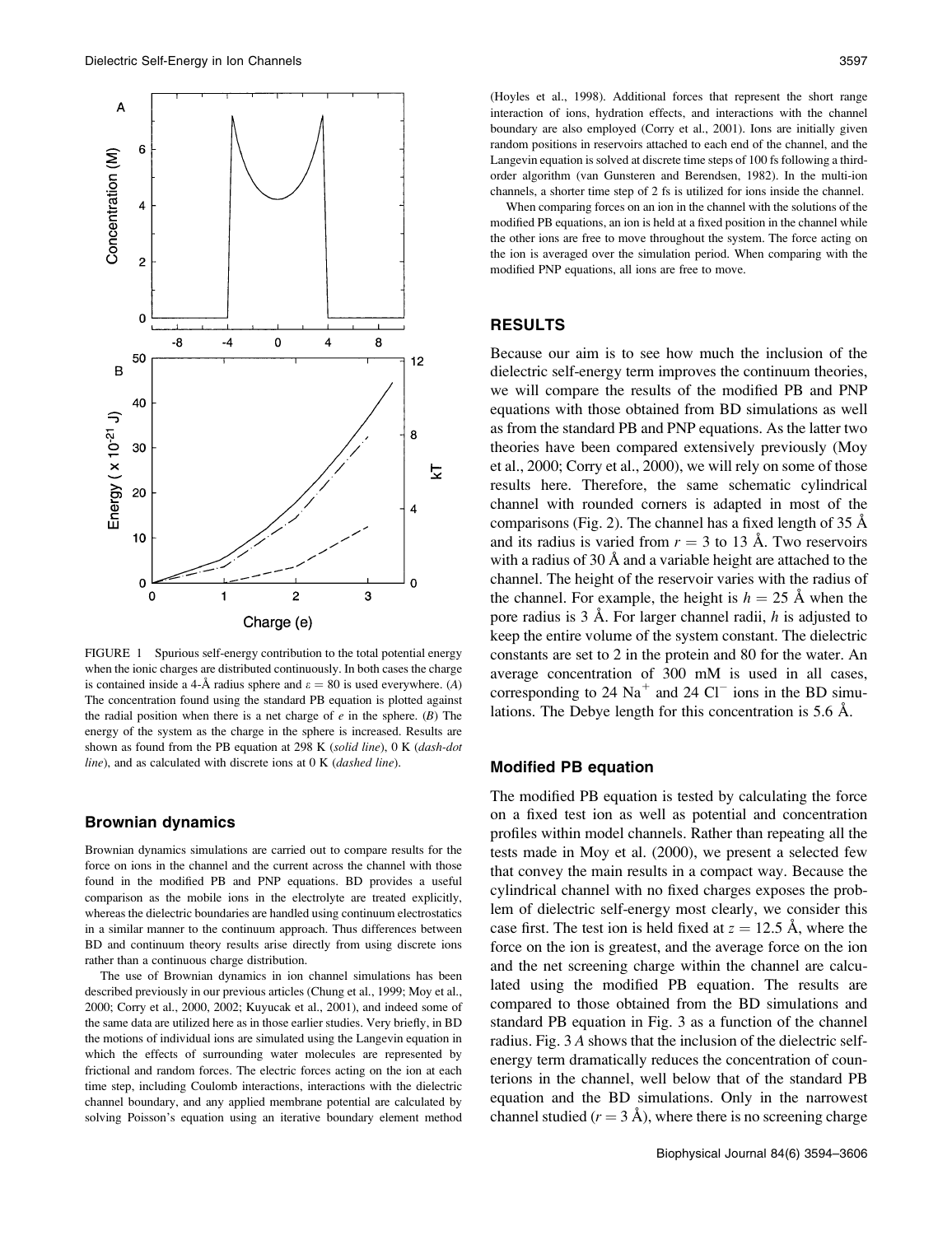in the channel, does the modified PB results agree with those of BD. Thus the unwanted shielding effects found in the standard PB equation are removed in channels with radius  $r \leq 3$  Å as desired. But, at larger channel radii, the amount of countercharge in the channel stays below that found in the BD simulations, indicating that the electrolyte screening is suppressed too much. Suppression of the countercharges in modified PB persists even after an agreement between the standard PB and BD results is obtained at  $r > 12$  Å. However, this is due to the exclusion of ions from the immediate vicinity of the channel boundary by the dielectric self-energy term in Eq. 5, and does not affect the dynamics of an ion on the central axis. This is demonstrated in Fig.  $3 B$ , where the axial component of the forces on the ion in modified PB and BD are seen to agree for  $r > 10$  Å. Otherwise, the forces on the test ion mirror the behavior seen in Fig. 3 A. That is, in the  $r = 3$  Å channel, both the BD and modified PB results agree with the single-ion result as there are no screening charges in the channel. But in intermediate radii channels, the modified PB predicts larger forces than BD because the screening charges are suppressed.

The overall conclusion from Fig. 3 is that the inclusion of the dielectric self-energy term leads to a dramatic improvement in the PB results, especially for the narrow channels. However, in the intermediate radii channels, the discrepancy in the force when compared to BD is still large  $(\sim 50\%)$ , and is likely to be important in quantitative studies of ion channels. In a nutshell, the modified PB equation overcompensates for the dielectric self-energy in the standard PB



equation, and now underestimates shielding rather than overestimating it.

Biological ion channels contain fixed charges in the protein walls that create valence selectivity. For completeness, we examine the more realistic case of a  $r = 4$  Å channel with negative charges at the entrances. These negative charges cancel the energy barriers encountered by cations, while roughly doubling their height for anions, thus making the channel cation-selective. Here, we place a ring of eight negative monopoles each with charge  $-0.09$  e spread evenly near the channel mouths at  $z = \pm 12.5$  Å and set 1 Å inside the boundary. In Fig. 4 A we plot the potential profile through the channel as found from the PB equation (upper dashed line), modified PB equation (MPB, solid line), BD simulations (*dash-dot line*) and Poisson's equation with no electrolyte (lower dashed line). Here there is no test ion in



FIGURE 2 Cylindrical channel models used in comparisons of PB and PNP theory with BD simulations. A three-dimensional channel model is generated by rotating the cross section about the central axis by  $180^\circ$ . The cylindrical section is 25 Å in length, and the rounded corners have a radius of curvature of 5 Å, bringing the total length of the channel to  $35$  Å. The radius of the cylinder r is varied from 3 to 13 Å. The reservoir height h is adjusted so as to keep the total (reservoir and channel) volume constant when the radius is changed.

FIGURE 3 Pore size dependence of the screening charge and force on a cation held at  $z = 12.5$  Å. (A) The net screening charge in the channel (from  $z = -15$  to 15 Å) is plotted as a function of the channel radius. The modified PB (MPB) results are shown by the solid line, standard PB by the dashed line, and the BD values by the solid circles fitted with the dash-dot line. (B) The axial component of the force on the test ion normalized by the force on a single ion (calculated by solving Poisson's equation) is plotted as the channel radius is increased. Symbols are as in A.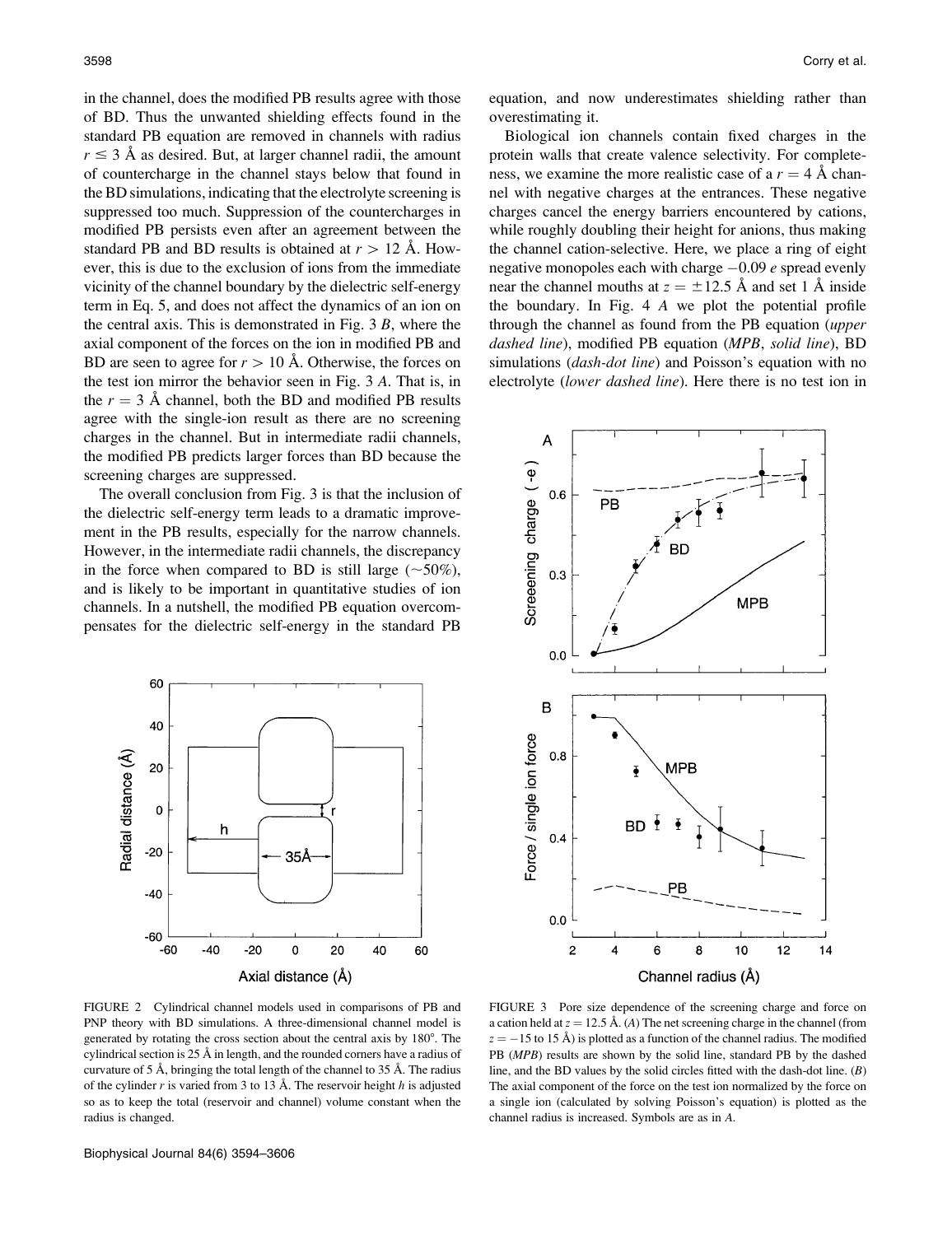the channel as this has already been considered above. The potential found from the modified PB equation shows a significant improvement compared to the standard PB results. Interestingly, although the modified PB potential displays a considerable drop, it does not overshoot the BD result as in Fig. 3.

A similar improvement is observed in the cation concentration profiles in Fig.  $4 B$ . In this case, the modified PB concentrations slightly overshoot those of BD. Again this is caused by the suppression of ionic concentrations near the boundary by the dielectric self-energy term. We stress that unlike the PB equation, the modified PB equation is not selfconsistent because the additional term representing dielectric self-energy is included in Eq. 5 in an ad hoc manner. In the potential plot, the modified PB results lie closer to the standard PB results than those found from BD. However, in the concentration plot the reverse is true. The reason for this is that the potential plotted in Fig. 4 A is  $\phi$  found from Eq. 5, whereas the concentration in Fig.  $4 B$  is determined from  $\phi + \phi_{\rm R}/2$  as indicated in Eq. 4.

We next consider the gramicidin A channel, which offers a more realistic case study. A model of the channel is constructed from the recent NMR data (Ketchem et al., 1997), including the partial charges of all the protein atoms as described previously (Edwards et al., 2002). In Fig. 5, A and B, we show the potential profile and concentration of cations found in this channel in a similar manner to Fig. 4. In the absence of an electrolyte, the potential has a deep well created by the partial charges in the protein, which act to attract cations into the channel. Using the standard PB equation, the potential is flattened out because, as seen in Fig.  $5 B$ , a large concentration of cations enters the channel and almost cancels the Coulomb potential of the partial charges. When the modified PB equation is used, however, we find that this potential profile remains largely unchanged from the solution of Poisson's equation because the dielectric self-energy term leads to a large suppression of the cation concentration in the channel. The potential found from the modified PB equation is remarkably similar to that found from the BD simulations, the two agreeing within a few percent. Comparing the concentration profiles in Fig.  $5 B$ , we find that in both cases the concentration of ions in the channel is quite low. Thus in the gramicidin A channel, the inclusion of the dielectric selfenergy term in the PB equation yields a dramatic improvement. This may not be surprising as the channel is very narrow and is found to be occupied only 10% of the time by a single cation. This means that the dielectric repulsion from the channel boundary is a dominant effect, and it can be approximated quite well by the repulsion felt by a single ion.

As a final test of the modified PB equation, we consider the KcsA potassium channel. Not only does this channel have a more complicated geometry, it is also always occupied by multiple ions. The contribution of dielectric selfenergy calculated by using a single ion is likely to be a poor approximation. Also, ion-to-ion interactions that are difficult



FIGURE 4  $(A)$  Potential profiles found in a 4- $\AA$  radius cylindrical channel with charges in the protein and no fixed test ion found using the standard PB equation (upper dashed line), modified PB equation (solid line), and BD (dash-dot line) with 300 mM NaCl solution in the baths. The potential found from Poisson's equation with no electrolyte is shown by the lower dashed line. (B) Concentration profiles corresponding to the results in A.

to describe in a continuum approach may become important, and errors due to the spurious self-energy are more likely to be significant. An open-state shape of the channel is constructed from the KcsA crystal structure (Doyle et al., 1998) as described previously (Chung et al., 2002). The profile of this channel shape is shown at the top of Fig. 6. The narrow selectivity filter of the channel is surrounded by carbonyl oxygen atoms whose partial negative charges create a deep potential well as seen from the solution of Poisson's equation (lower dashed line in Fig. 6 A). These negative charges attract potassium ions into the channel, whose presence decreases the size of this well. When the standard PB equation is used, enough cations enter the channel so as to cancel out the potential well. In BD simulations, two ions are found in the selectivity filter on average. Because the volume of this section of the channel is very small, this leads to a very large concentration there as seen in Fig. 6 B. The two peaks in the concentration plot show the likely positions of the ions. These ions again act to cancel the potential well in the channel. The discrepancy between the potential profiles obtained with the BD and the modified PB is greater than that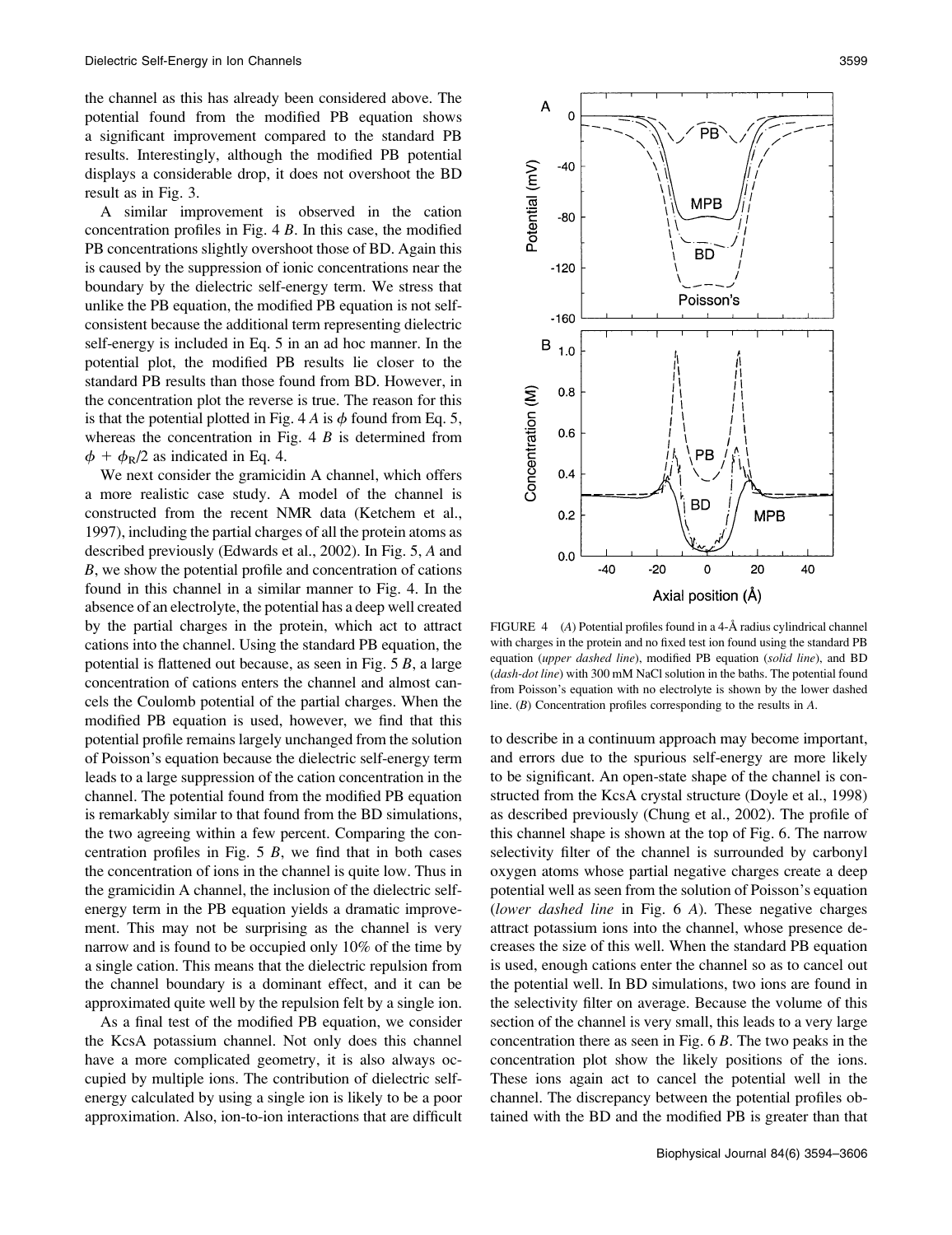

FIGURE 5 (A) Potential and (B) concentration profiles as in Fig. 4 except in the gramicidin A channel. A concentration of 500 mM KCl is used in both cases. The shape of the channel is shown in the inset.

obtained with the BD and the standard PB (Fig. 6 A). Less cation concentration builds up in the channel, which results in a very deep potential well ( $\sim$ 700 mV) in the modified PB equation.

Examining the concentration profiles in Fig. 6 B, we note that even the standard PB equation predicts a much lower concentration than is found using BD. Indeed, whereas BD predicts a total of four ions in the channel, the PB equation predicts 2.5 and the modified PB only 1.5 ions. (Note that the channel is wider at the left-hand side, and so even though the peak in concentration there looks small, it represents at least one ion.) The most likely reason for this suppression in the concentration is the spurious self-energy in the PB solutions. In the KcsA channel, multiple ions are present in the narrow selectivity filter, and the spurious self-energy of this charge

distribution acts to reduce the concentration there in the PB solutions. A second observation is that the inclusion of the dielectric self-energy term has a relatively small impact on the concentration compared to the dramatic suppression seen in single-ion channels. This happens because the dielectric self-energy is taken into account at the single-ion level and when there are multiple ions in the channel, its effect is underestimated. The overall conclusion is that, unlike the singleion channels, the modified PB equation leads to inferior results in this multi-ion channel compared to the standard PB equation. It appears that the spurious self-energy in a multi-ion channel more than compensates for the lack of dielectric self-energy in the PB equation, and hence its explicit inclusion results in an overestimate of the magnitude of the repulsive forces acting on ions.



FIGURE  $6$  (A) Potential and (B) concentration profiles as in Fig. 4 except in the KcsA potassium channel. A concentration of 300 mM KCl is used in both cases. The shape of the channel is indicated in the inset.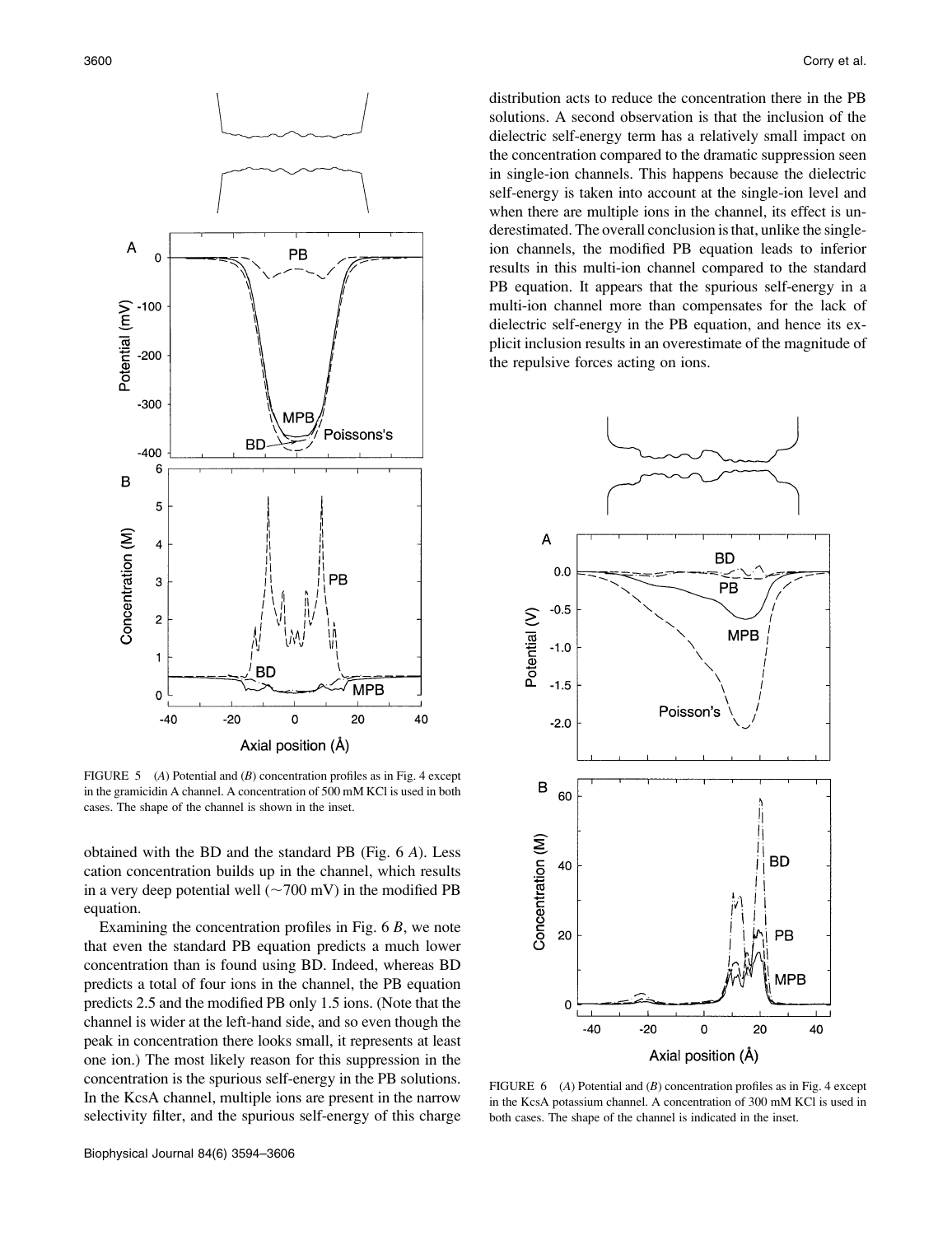#### Modified PNP equations

As a first test case, we again consider the schematic cylindrical channel shown in Fig. 2 without any charges in the protein. Following the tests carried out in a previous article (Corry et al., 2000), we calculate the current passing through this channel using the modified PNP equations and compare them to currents derived from BD simulations. All calculations are carried out using a symmetrical 300 mM NaCl solution and an applied potential of 105 mV between the reservoir ends. In Fig. 7, we plot the channel conductance for cylindrical channels as a function of the channel radius. Here the conductance is normalized by the cross-sectional area of the channel to factor out the trivial increase in current with increasing area. The old PNP results of Corry et al. (2000) are indicated by the dashed lines and show the slight downward trend created by access resistance effects. The currents in narrow channels found from BD (data points fitted by dash-dot lines) are well below the PNP values due to the repulsive self-energy barrier retarding the permeation of ions through the channel. A similar suppression occurs in modified PNP, when the dielectric self-energy term is included explicitly in the PNP equations. Indeed, the currents carried by both cations and anions are essentially zero in the 3- $\AA$ radius channel in agreement with the BD results. The normalized conductance climbs as the channel radius is increased in a similar manner to that seen in BD. There are some differences in intermediate radii channels, but the differences are remarkably small ( $\sim$ 35%). It appears that the inclusion of an explicit dielectric self-energy term in the PNP equations can reproduce the BD results reasonably well in these bare channels.

Next we consider the simple cation-selective channel studied in Fig. 4. The presence of the negative charges has been shown to spoil the coexistence of anions and cations and reduce the perfect shielding seen in PNP studies of bare channels (Corry et al., 2000). As a result, discrepancy between PNP and BD results gets smaller in charged channels, especially for cation currents (Fig. 8 A). The results obtained with the modified PNP (Fig. 8, solid lines) lie below those obtained with BD, and the previous agreement between PNP and BD for cation currents at intermediate radii channels is spoiled. In the intermediate radii channels, there remains roughly a factor-of-2 discrepancy between the cation currents found from modified PNP and BD. The results from both techniques converge again at larger radii.

The reason for the discrepancy between the modified PNP and BD results is explained in Fig. 9, where we plot the cation (Fig. 9 A) and anion (Fig. 9 B) concentrations in the 4-Å radius channel with fixed charges. In Fig.  $9B$ , inclusion of the dielectric self-energy term is seen to stop anions from entering the channel, preventing the large concentration found using the standard PNP equations and yielding a much better agreement with BD. But Fig. 9 A shows that the cation concentration is reduced too much at the channel entrances



FIGURE 7 Conductance of Na<sup>+</sup> (A) and Cl<sup>-</sup> (B) ions for bare (no fixed charge) channels of varying radii normalized by the cross-sectional area. The results of the modified PNP equations (solid lines), standard PNP (dashed lines), and BD simulations (data points fitted by *dash-dot lines*) are shown. The ions are driven across the channel with an applied field of 105 mV between the reservoir ends and a 300 mM NaCl solution is maintained in the reservoirs.

in the modified PNP compared to BD. Obviously, the lower cation concentration results in a smaller current in the modified PNP theory. The inclusion of the dielectric selfenergy term has led to a dramatic improvement in bare channels, but the improvement is not as good in charged channels because the modification appears to overcompensate for the electrolyte shielding. Although the conductance results are more realistic and demonstrate a more accurate qualitative behavior, quantitatively there are still significant deviations from the BD predictions.

So far we have considered single-ion cylindrical channels in testing the modified PNP equations. We next discuss multi-ion channels, where our attempt to remedy the defect in the continuum approximation may not be as successful as in channels occupied by a single ion. First we examine the currents flowing through a model L-type calcium channel discussed previously (Corry et al., 2001). The shape of the channel is shown in the inset at the top of Fig. 10, and includes a narrow selectivity filter surrounded by four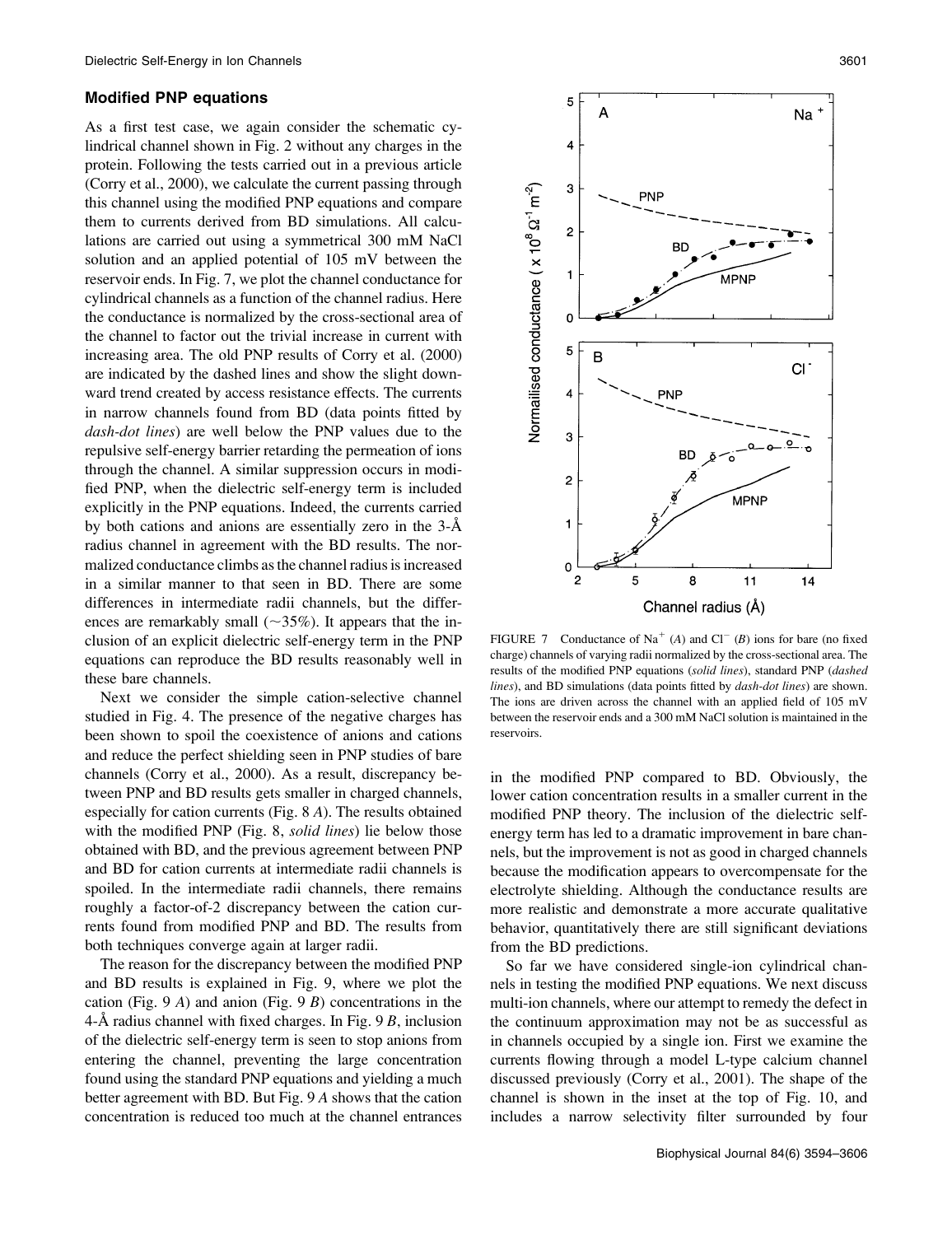negatively charged glutamate residues. These residues strongly attract cations, holding one calcium ion, or two sodium ions permanently in the channel. Conduction requires the entry of another ion making it a two-calcium or a threesodium ion process (Corry et al., 2001).

The standard PNP equations give very poor results in this channel. The magnitude of the calcium currents predicted are too large by an order of magnitude. Indeed the calcium currents are slightly greater than the sodium currents, the reverse of what is found using BD and in experiment. The results found using the modified PNP equation are more sensible. Notably, the calcium current is reduced to a more appropriate value, only  $\sim$ 35% greater than expected. The current shows an initial nonlinearity at low concentrations, suggesting that saturation has been obtained. But after this it appears to increase fairly linearly. The sodium current is only reduced a small amount when the dielectric self-energy term is added. The calcium current is reduced much more due to the larger dielectric self-energy experienced by divalent ions.

Another difference between the modified PNP and BD results worth noting is the different number of ions that are found in the channel. The average number of cations and



FIGURE 8 Normalized conductance in cylindrical channels with fixed charges in the channel walls; otherwise, as in Fig. 7.



**Channel layers** 

FIGURE 9 Concentration profiles for (A)  $\text{Na}^+$  and (B) Cl<sup>-</sup> ion in a 4- $\AA$ radius cylindrical channel with fixed charges as found from the modified PNP equations (solid line), standard PNP (dashed line), and BD simulations (bars). The pore is divided into 16 equal segments along the channel axis, and the average concentration in each segment is plotted.

anions in the channel with either 150 mM CaCl<sub>2</sub> or 150 mM NaCl that were found using the different theories are shown in Table 1. In BD simulations the conduction of calcium ions is essentially a two-ion process. One calcium ion resides in the selectivity filter, and a second must enter for conduction to take place. Indeed, the most common situation is for two ions to reside in the selectivity filter, and the rate-limiting step in conduction is for one of these ions to exit the selectivity filter. Thus, it is found that there are, on average, almost two ions in the channel. The modified PNP equations, however, predict just over one ion in the channel. It also predicts a more realistic number of sodium ions in the channel, but overall the inclusion of the dielectric self-energy term does not improve the results of the theory when considering the number of ions in the channel.

The differences in ion numbers in the channel is highlighted in Fig. 11, in which the channel is divided into layers, and the average number of ions in each determined. Here we show the number of ions in the right-hand half of the channel (selectivity filter and external vestibule) using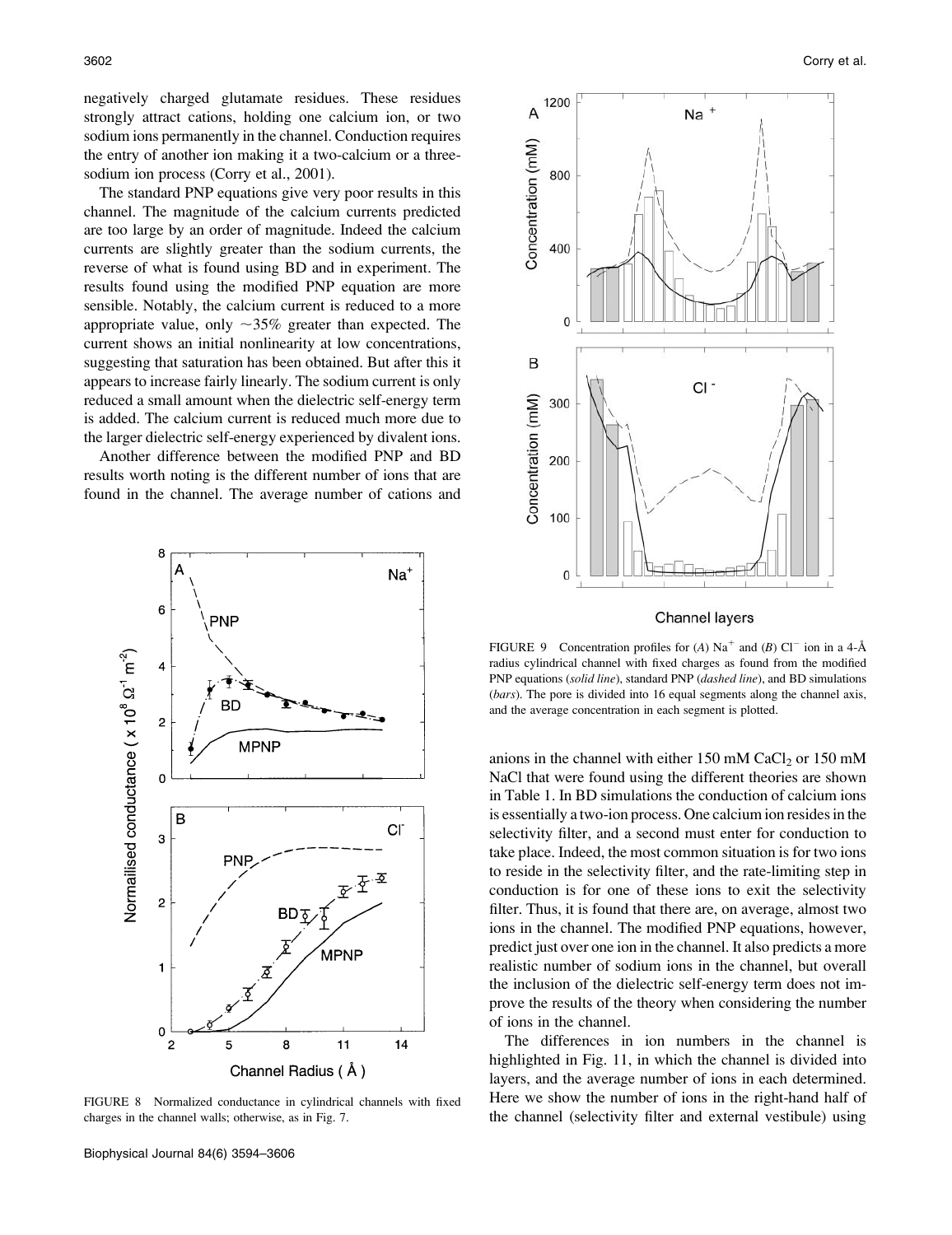

FIGURE 10 Current-concentration relationships for  $(A)$  CaCl<sub>2</sub> and  $(B)$ NaCl in the L-type calcium channel. Results found from BD simulations (data points fitted by dash-dot line), the standard PNP equations (dashed line), and the modified PNP equations (solid line) are shown. The shape of the channel and the locations of two of the four glutamate residues (squares), and the negative ends of the intracellular helix dipoles (diamonds) are shown in the inset. Diffusion coefficients used are 1.33 and  $0.79 \times 10^{-9}$  m<sup>2</sup> s<sup>-1</sup> for sodium and calcium.

150 mM CaCl<sub>2</sub>. In the BD simulations, two ions are usually present in this region, and this is clearly seen in the two large concentration peaks which indicate the most likely positions of the ions. The standard or modified PNP theory, however, shows a broader peak in the selectivity filter which only represents approximately one ion.

As the continuum approach cannot capture the dynamics of permeation, it is more limited in the types of questions it can be used to answer. For example, in our BD studies of the calcium channel, we have been able to simulate mixtures of calcium and sodium ions to better understand channel selectivity. The divalent calcium ions are more strongly bound to

the glutamate charges than a sodium ion. A shortcoming of the present continuum approach is that this feature cannot be reproduced as it requires the localization of divalent and monovalent charges in discrete positions and a representation of their movement in time.

Finally we examine currents in a potassium channel. Rather than using the full-atom model described earlier when using the Poisson-Boltzmann equation, we have employed a simplified channel that gives similar currents as described elsewhere (Chung et al., 2002). The reason for using this model is that it is simpler to include in the PNP routines and we can also adjust the dimensions of the model more easily, such as, for example, widening the intracellular pore diameter to examine how such alterations vary the results of the PNP theory. The shape of the channel is shown at the top of Fig. 12.

In Fig. 12 we show how the current in the channel varies as we widen the intracellular pore diameter as done elsewhere (Chung et al., 2002) using the PNP and modified PNP equations or BD simulations. When we consider the magnitude of the currents shown in Fig. 12 A, the results look remarkably similar to those in the cylindrical channels. The standard PNP equations predict too great a current in all cases, but the modified PNP equations appear to give more reasonable results at narrow and wide radii. The discrepancies in the magnitude of the modified PNP and BD currents are largest in the intermediate radii channels, where the modified PNP yields currents that are  $\sim$  2 $\times$  larger than the corresponding BD results. It is worth noting that the modified PNP theory overestimates the current by a factor of  $>100$  in the 2- $\AA$ channel. The agreement is much better in wider channels, where the difference between the BD and modified PNP results are  $74\%$  and  $8\%$  in the 4- and 5-Å channels.

When we consider the average number of ions in the channel, we find that the modified PNP equations again predict too few ions as shown in Table 2, particularly in the narrower channels. Whereas the BD simulations find 3.5 ions in the narrow 2-Å radius channel, the modified PNP equations find one less: only 2.5 ions. Although this may not seem important if the currents are reasonably accurate, knowing the number of ions involved in the permeation process is essential if we are to understand the process properly. Thus the inclusion of the dielectric self-energy term certainly improves the PNP results, but substantial errors are still encountered in the predicted currents and ion concentrations.

TABLE 1 Number of ions in L-type calcium channel with either 150 mM CaCl<sub>2</sub> or 150 mM NaCl, estimated from PNP, modified PNP, and BD

|             | Number of ions in channel,<br>150 mM CaCl <sub>2</sub> |          | Number of ions in channel,<br>150 mM NaCl |      |
|-------------|--------------------------------------------------------|----------|-------------------------------------------|------|
|             | $Ca^{2+}$                                              | $\cap^-$ | $Na+$                                     |      |
| <b>PNP</b>  | 1.98                                                   | 0.48     | 3.31                                      | 0.22 |
| <b>MPNP</b> | 1.12                                                   | 0.01     | 2.61                                      | 0.01 |
| <b>BD</b>   | 1.91                                                   | 0.08     | 3.03                                      | 0.07 |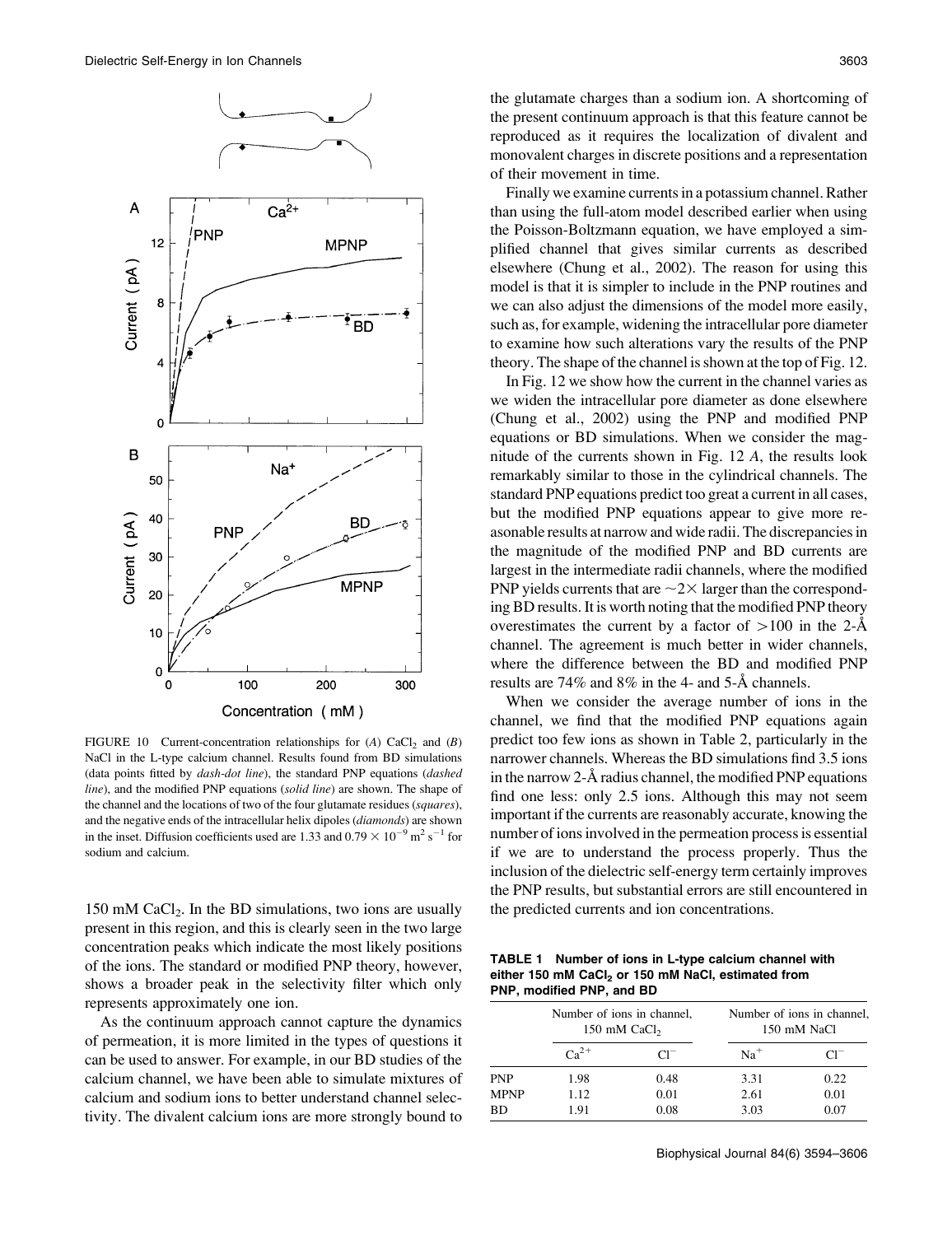



Channel layers

FIGURE 11 Average number of ions in layers comprising the right-half of the calcium channel as found from BD simulations (bars) as well as the standard (*dashed line*) and modified (*solid line*) PNP equations using 150 mM CaCl<sub>2</sub>. The section of the channel for which the concentration is plotted is indicated by the dashed box in the inset.

## DISCUSSION AND CONCLUSIONS

Compared to simulation methods such as Brownian and molecular dynamics, the continuum theories offer a considerably simpler and less time-consuming alternative for studying ion channels. Thus it is desirable to find a solution to the recently raised dielectric self-energy problem that limits the application of continuum theories to very large channels with radius  $r > 10$  Å. The simplest method to achieve this is to modify the PB and PNP theories by including an explicit dielectric self-energy term when calculating electrolyte concentrations, as the lack of such a self-energy is at the root of the problem. The tests presented here show that inclusion of the dielectric self-energy term at a single-ion level leads to a significant improvement in the performance of the PB and PNP equations in ion channels.

When using the modified PB equation, the greatest improvement is obtained in the narrowest single-ion channels studied. This is because the dielectric self-energy term has the largest effect in such channels, and its inclusion in the PB equation almost eradicates ion concentrations in the channel in accordance with the BD simulations. Agreement between the modified PB theory and BD simulations is also retained in wide channels with  $r > 2$  Debye lengths. However, at intermediate channel radii the agreement is not as good, and errors of up to 50% are common. The validity of the modified PNP

FIGURE 12 Current passing through the simplified potassium channel model plotted against the intracellular pore radius of the channel as found from BD simulations (data points fitted by dash-dot line), the standard (dashed line), and modified (solid line) PNP equations. The shape of the channel is shown in the inset.

theory in single-ion channels mimics that of the modified PB equation. Accurate results are obtained in very narrow and very wide channels, but errors are present at intermediate radii. Inclusion of the dielectric self-energy term yields a general qualitative improvement, but where the standard continuum equations overestimate electrolyte shielding, the modified continuum equations underestimate it in many cases.

The overall performance of the modified continuum equations is worse in the multi-ion potassium and calcium channels considered here. In the KcsA potassium channel, the concentration obtained from the modified PB equation is found to be too low in the selectivity filter. The qualitative shape and magnitude of the potential also exhibit significant discrepancies when compared to the BD results. The modified PNP equations do better when applied to a highly charged calcium channel model. The predicted calcium currents are a little too high and the sodium currents too low, but, overall the inclusion of dielectric self-energy yields

TABLE 2 Number of ions in differing radii potassium channels found from various models

|             | Number of ions in channel,<br>$2-\AA$ radius |      | Number of ions in channel,<br>5-Å radius |      |
|-------------|----------------------------------------------|------|------------------------------------------|------|
|             | $K^+$                                        | רו⊃  | $K^+$                                    |      |
| <b>PNP</b>  | 3.38                                         | 0.24 | 3.98                                     | 0.47 |
| <b>MPNP</b> | 2.51                                         | 0.06 | 2.92                                     | 0.04 |
| BD          | 3.51                                         | 0.09 | 3.00                                     | 0.03 |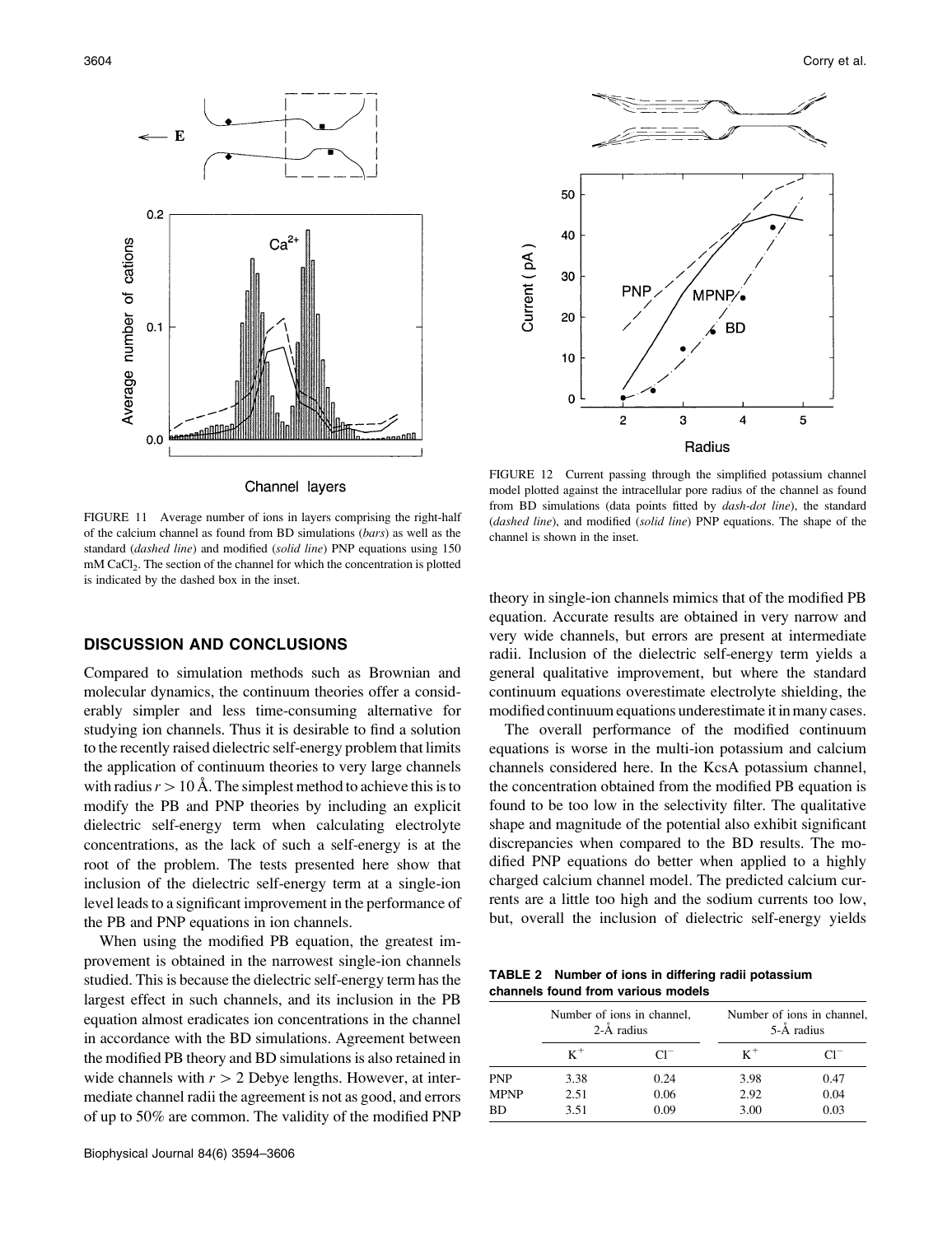more realistic current values. In both the KcsA and calcium channel models, the channel is highly charged and there are multiple ions resident in the channel. The interactions between the discrete ions are expected to play an important role in ion dynamics, which is difficult to describe in the continuum picture. For example, the magnitude of the dielectric repulsion acting on an ion will be modified in the presence of a second ion. Because the dielectric self-energy correction is introduced at the single-ion level, this effect is likely to be underestimated in a multi-ion channel. In addition, the spurious self-energy associated with a continuous charge distribution becomes more important in a multi-ion channel, although this may somewhat counteract the lack of dielectric self-energy. The incorrect numbers of ions inhabiting the multi-ion channels predicted by the continuum theories may be a manifestation of the inaccuracies involved in describing interactions between ions in the channel. The problems highlighted in these and earlier studies also indicate that the validity of using the PB equation for calculating  $pK_A$  values in ion channels needs to be assessed.

More sophisticated statistical mechanical descriptions of electrolytes are being developed, but as far as we are aware, none of these theories attempt to take into account the dielectric self-energy term in ion channels. The primary applications of density functional theory in inhomogeneous systems are concerned with electrolytes near a highly charged plane (Henderson et al., 2000) or hard-sphere fluids in a cavity (Gonzalez et al., 1997), neither of which is directly relevant to ion channels. In the former, the image forces are simply ignored (considering the high charge on the planes, this is presumably a good approximation), whereas in the latter there are no image forces.

Recently, there have been a number of attempts to build finite ion size effects into continuum models of ion channels using the mean spherical approximation or density functional theory (Nonner et al., 2000; Goulding et al., 2000; Boda et al., 2002). It is worth considering whether the discrepancies between the modified continuum theories and BD simulations could be improved by doing this. The BD simulations differ from the continuum models by allowing finite sizes for ions, as well as by including them as discrete charges which induce surface charges. Thus, it is possible that this is creating discrepancies between the results of the models, as well as the lack of dielectric surface charge. However, the inclusion of ion sizes would only worsen the level of agreement seen between the modified PB theory and BD simulations seen here. This is clear if we look at the cases where the theories disagree. As stated above, the modified PB theory tends to overestimate the size of the repulsive forces acting on ions in the channel. This means that the concentrations of ions are below that found from BD. Taking into account the finite size of ions in the continuum theory would act to limit how densely charge can be packed into the channel. This, of course, would tend to decrease the concentration in the channel further and worsen the agreement

with BD simulations. Thus, it is important that the effects of dielectric self-energy are considered in future mean field studies of ion channels.

The continuum theories are designed for use in systems containing a large number of ions, which is obviously not satisfied in ion channels. Therefore, their application to ion channels needs to be continuously monitored to check against spurious and nonphysical effects. Here we have shown that attempts to improve the PNP and PB equations by including a specific dielectric self-energy term work reasonably well in some cases, but not all. This appears to be a promising direction for improvement, but further work is required to remove all the shortcomings highlighted in this work. Until a more sophisticated continuum description can be developed that overcomes the problems raised here, simulation methods remain as more reliable tools for investigation of ion channels. Brownian and molecular dynamics are now well-developed for this purpose. They can be used to predict basic permeation properties of channels such as conductance that used to be the forte of the continuum theories. In addition, they allow exploration of phenomena such as ionic mixtures and ion selectivity that cannot be studied using continuum approaches.

The calculations upon which this work is based were carried out using the Fujitsu VPP-300, the Linux alpha cluster of the ANU Supercomputer Facility, and the Compaq AlphaServer SC of the Australian Partnership for Advanced Computing.

This work is supported by grants from the Australian Research Council, and the National Health and Medical Research Council of Australia.

## **REFERENCES**

- Adcock, C., G. R. Smith, and M. S. P. Sansom. 1998. Electrostatics and the ion selectivity of ligand-gated channels. Biophys. J. 75:1211–1222.
- Assad, F., K. Banoo, and M. Lundstrom. 1998. The drift-diffusion equation revisited. Sol. Sta. Electron. 42:283–295.
- Boda, B., D. Henderson, and D. D. Busath. 2002. Monte Carlo study of the selectivity of calcium channels: improved geometrical model. Mol. Phys. 100:2361–2368.
- Cardenas, A. E., R. D. Coalson, and M. G. Kurnikova. 2000. Threedimensional Poisson-Nernst-Planck theory studies: influence of membrane electrostatics on gramicidin A channel conductance. Biophys. J. 79:80–93.
- Cheng, W., C. X. Wang, W. Z. Chen, Y. W. Xu, and Y. Y. Shi. 1998. Investigating the dielectric effects of channel pore water on the electrostatic barriers of the permeation ion by the finite difference Poisson-Boltzmann method. Eur. Biophys. J. 27:105–112.
- Chung, S. H., T. W. Allen, M. Hoyles, and S. Kuyucak. 1999. Permeation of ions across the potassium channel: Brownian dynamics studies. Biophys. J. 77:2517–2533.
- Chung, S. H., T. W. Allen, and S. Kuyucak. 2002. Conducting-state properties of the KcsA potassium channel from molecular and Brownian dynamics simulations. Biophys. J. 82:628–645.
- Coalson, R. D., M. G. Kurnikova, P. Graf, and A. Nitzan. 2002. Brownian dynamics studies of ion permeation through biological channels. Biophys. J. 82:340a.
- Corry, B., S. Kuyucak, and S. H. Chung. 2000. Tests of continuum theories as models of ion channels. II. Poisson-Nernst-Planck theory versus Brownian dynamics. Biophys. J. 78:2364–2381.